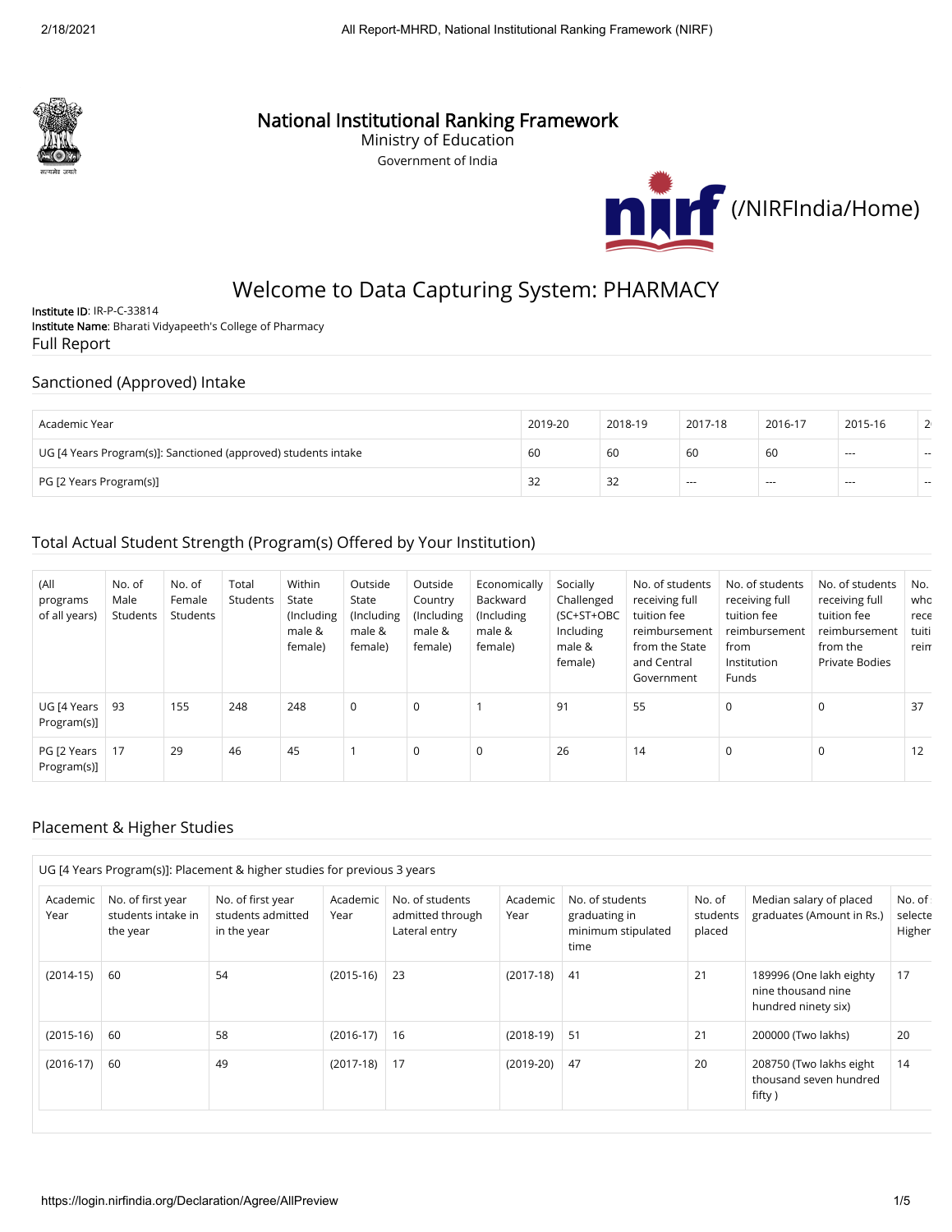| Academic<br>Year | No. of first year<br>students intake in the<br>year | No. of first year students<br>admitted in the year | Academic<br>Year | No. of students graduating in<br>minimum stipulated time | No. of<br>students<br>placed | Median salary of placed<br>graduates (Amount in Rs.) | No. of student<br>for Higher Stur |
|------------------|-----------------------------------------------------|----------------------------------------------------|------------------|----------------------------------------------------------|------------------------------|------------------------------------------------------|-----------------------------------|
| $(2016-17)$      | 32                                                  | 15                                                 | $(2017-18)$ 15   |                                                          | 10                           | 280000 (Two lakhs eighty<br>thousand)                | 0                                 |
| $(2017-18)$      | 32                                                  | 15                                                 | $(2018-19)$ 15   |                                                          | 6                            | 216000 (Two lakhs sixteen<br>thousand)               | 0                                 |
| $(2018-19)$      | 32                                                  | 14                                                 | $(2019-20)$      | 12                                                       |                              | 215000 (Two lakhs fifteen<br>thousand)               | 0                                 |

#### Ph.D Student Details

| Ph.D (Student pursuing doctoral program till 2019-20; Students admitted in the academic year 2020-21 should not be entered here.) |  |  |  |  |
|-----------------------------------------------------------------------------------------------------------------------------------|--|--|--|--|
| <b>Total Students</b>                                                                                                             |  |  |  |  |
| <b>Full Time</b>                                                                                                                  |  |  |  |  |
| Part Time                                                                                                                         |  |  |  |  |
|                                                                                                                                   |  |  |  |  |

#### No. of Ph.D students graduated (including Integrated Ph.D)

|           | 2019-20 | 2018-19 | 2017-18 |
|-----------|---------|---------|---------|
| Full Time |         | U       |         |
| Part Time |         |         |         |

### Financial Resources: Utilised Amount for the Capital & Operational expenditure for previous 3 years

| Financial Year                                                                                       | 2019-20                                                                                     | 2018-19                                                                                   | 2017-18                                                                      |  |  |  |  |  |
|------------------------------------------------------------------------------------------------------|---------------------------------------------------------------------------------------------|-------------------------------------------------------------------------------------------|------------------------------------------------------------------------------|--|--|--|--|--|
|                                                                                                      | <b>Utilised Amount</b>                                                                      | <b>Utilised Amount</b>                                                                    | Utilised Amou                                                                |  |  |  |  |  |
| Annual Capital Expenditure on Academic Activities and Resources (excluding expenditure on buildings) |                                                                                             |                                                                                           |                                                                              |  |  |  |  |  |
| Library                                                                                              | 969861 (Nine Lakhs Sixty Nine Tho<br>usand Eight Hundred Sixty One)                         | 490160 (Four Lakhs Ninety Thousa<br>nd One Hundred Sixty)                                 | 500796 (Five Lakhs Seve<br>Ninety Six)                                       |  |  |  |  |  |
| New Equipment for Laboratories                                                                       | 3858013 (THIRTY EIGHT LAKHS FIFT<br>Y EIGHT THOUSAND THIRTEEN)                              | 447530 (FOUR LAKHS FOURTY SEV<br>EN THOUSAND FIVE HUNDRED THI<br>RTY)                     | 2608916 (TWENTY SIX L)<br>T THOUSAND NINE HUN<br>EEN)                        |  |  |  |  |  |
| Other expenditure on creation of Capital Assets (excluding expenditure<br>on Land and Building)      | 3277917 (THIRTY TWO LAKHS SEVE<br>NTY SEVEN THOUSAND NINE HUN<br>DRED SEVENTEEN)            | 526130 (FIVE LAKHS TWENTY SIX T<br>HOUSAND ONE HUNDRED THIRTY)                            | 796407 (SEVEN LAKHS N<br>THOUSAND FOUR HUNI<br>N)                            |  |  |  |  |  |
| Annual Operational Expenditure                                                                       |                                                                                             |                                                                                           |                                                                              |  |  |  |  |  |
| Salaries (Teaching and Non Teaching staff)                                                           | 37571511 (THREE CRORES SEVENT<br>Y FIVE LAKHS SEVENTY ONE THOUS<br>AND FIVE HUNDRED ELEVEN) | 32764115 (THREE CRORES TWENTY<br>SEVEN LAKHS SIXTY FOUR THOUSA<br>ND ONE HUNDRED FIFTEEN) | 29813654 (TWO CRORE)<br><b>GHT LAKHS THIRTEEN T</b><br>SIX HUNDRED FIFTY FOL |  |  |  |  |  |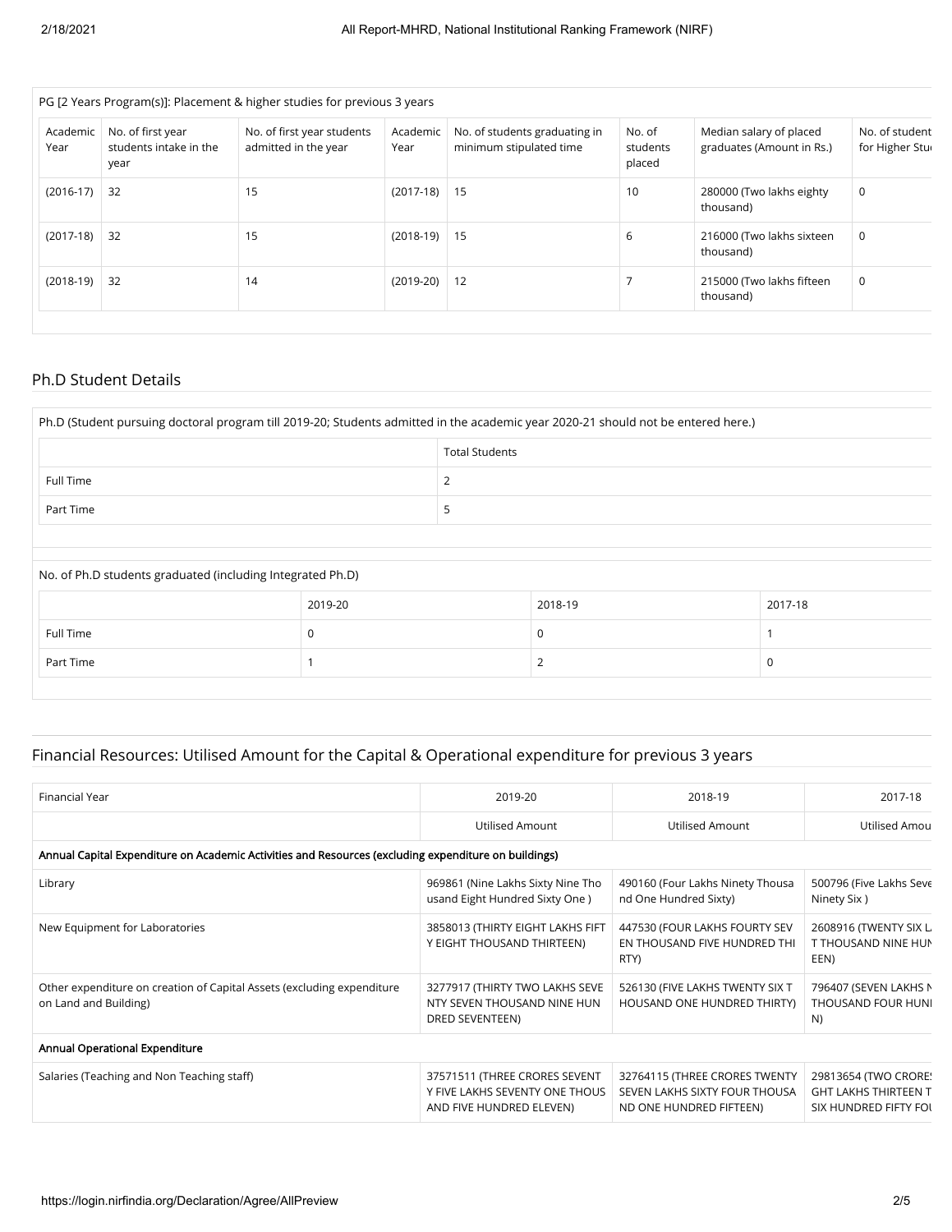| Financial Year                                                                                                                                                                                  | 2019-20                                                                        | 2018-19                                                                                | 2017-18                                                              |
|-------------------------------------------------------------------------------------------------------------------------------------------------------------------------------------------------|--------------------------------------------------------------------------------|----------------------------------------------------------------------------------------|----------------------------------------------------------------------|
|                                                                                                                                                                                                 | Utilised Amount                                                                | Utilised Amount                                                                        | Utilised Amou                                                        |
| Maintenance of Academic Infrastructure or consumables and other<br>running expenditures (excluding maintenance of hostels and allied<br>services, rent of the building, depreciation cost, etc) | 14020270 (ONE CRORES FOURTY L<br>AKHS TWENTY THOUSAND TWO H<br>UNDRED SEVENTY) | 13959045 (ONE CRORES THIRTY NI<br>NE LAKHS FIFTY NINE THOUSAND F<br><b>OURTY FIVE)</b> | 15371880 (ONE CRORES<br>EE LAKHS SEVENTY ONE<br>D EIGHT HUNDRED EIGH |
| Seminars / Conferences / Workshops etc.                                                                                                                                                         | 245435 (TWO LAKHS FOURTY FIVE<br>THOUSAND FOUR HUNDRED THIR<br>TY FIVE)        | 66953 (SIXTY SIX THOUSAND NINE<br>HUNDRED FIFTY THREE)                                 | 61505 (SIXTY ONE THOL<br>HUNDRED FIVE)                               |

IPR

| Calendar year                                    | 2019 | 2018 | 2017 |
|--------------------------------------------------|------|------|------|
| $\mathord{\;\mathsf{N}}$ o. of Patents Published |      |      |      |
| No. of Patents Granted                           |      |      |      |

### Sponsored Research Details (Only related to PHARMACY)

| Financial Year                              | 2019-20                                                   | 2018-19                                                            | 2017-18                         |
|---------------------------------------------|-----------------------------------------------------------|--------------------------------------------------------------------|---------------------------------|
| Total no. of Sponsored Projects             | 8                                                         | 4                                                                  | 10                              |
| Total no. of Funding Agencies               |                                                           |                                                                    |                                 |
| Total Amount Received (Amount in<br>Rupees) | 4236360                                                   | 4885928                                                            | 2543000                         |
| Amount Received in Words                    | forty two lakh thirty six thousand three hundred<br>sixty | forty eight lakh eighty five thousand nine hundred twenty<br>eight | twenty five lakh forty t<br>and |

### Consultancy Project Details (Only related to PHARMACY)

| Financial Year                           | 2019-20                                            | 2018-19          | 2017-18       |
|------------------------------------------|----------------------------------------------------|------------------|---------------|
| Total no. of Consultancy Projects        |                                                    |                  |               |
| Total no. of Client Organizations        |                                                    |                  |               |
| Total Amount Received (Amount in Rupees) | 4836900                                            | 3600000          | 3600000       |
| Amount Received in Words                 | forty eight lakhs thirty six thousand nine hundred | thirty six lakhs | thirty six la |

### PCS Facilities: Facilities of physically challenged students

| 1. Do your institution buildings have Lifts/Ramps?                                                                                                        | Yes, more than 80% of tl<br>buildings |
|-----------------------------------------------------------------------------------------------------------------------------------------------------------|---------------------------------------|
| 2. Do your institution have provision for walking aids, includingwheelchairs and transportation from one building to another for handicapped<br>students? | Yes                                   |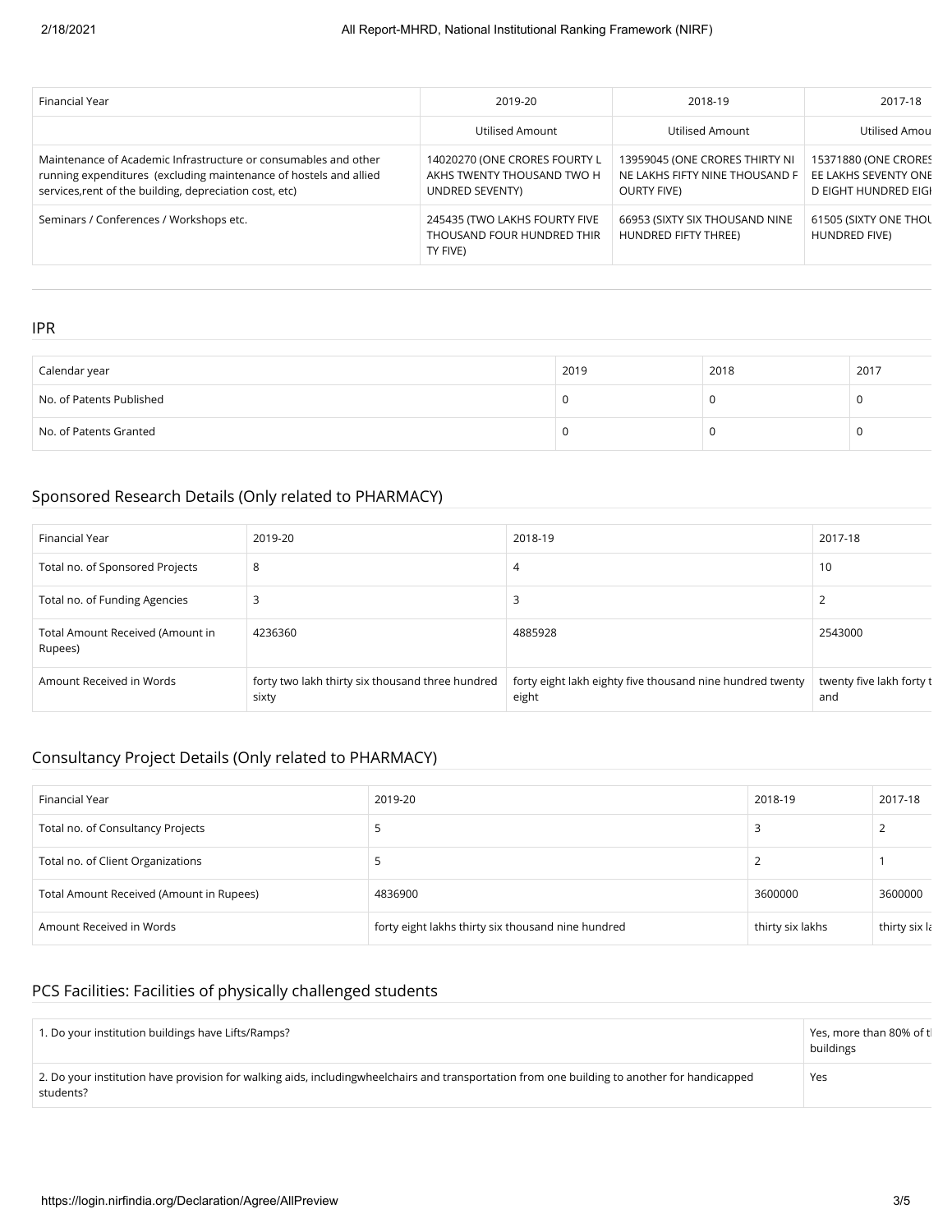3. Do your institution buildings have specially designed toilets for handicapped students? Yes, more than 80% of than 80% of the students of the students of the students of the students of the students of the students of t

buildings

### Faculty Details

| Srno           | Name                       | Age | Designation            | Gender | Qualification           | Experience (In<br>Months) | Is Associated<br>Last Year | Currently working with<br>institution? | Joining<br>Date     | Leaving<br>Date          | Ass<br>typ |
|----------------|----------------------------|-----|------------------------|--------|-------------------------|---------------------------|----------------------------|----------------------------------------|---------------------|--------------------------|------------|
| 1              | Dr Pooja Pherwani          | 49  | Associate<br>Professor | Female | Ph.D                    | 241                       | Yes                        | Yes                                    | 08-08-<br>2016      | ---                      | Reg        |
| $\overline{2}$ | Mr Vijay Manikrao<br>Patil | 35  | Assistant<br>Professor | Male   | Master of<br>Pharmacy   | 120                       | Yes                        | Yes                                    | $01 - 08 -$<br>2017 | $\sim$                   | Reg        |
| 3              | Vilasrao J Kadam           | 56  | Professor              | Male   | Ph.D                    | 397                       | Yes                        | Yes                                    | $15 - 10 -$<br>2001 | ---                      | Reg        |
| 4              | Kisan R Jadhav             | 52  | Professor              | Male   | Ph.D                    | 336                       | Yes                        | Yes                                    | $01 - 07 -$<br>1994 | ---                      | Reg        |
| 5              | Mrunmayee P<br>Toraskar    | 49  | Associate<br>Professor | Female | Ph.D                    | 290                       | Yes                        | Yes                                    | $03 - 08 -$<br>1995 | ---                      | Reg        |
| 6              | Vineeta V Khanvilkar       | 45  | Associate<br>Professor | Female | M. Pharm                | 264                       | Yes                        | Yes                                    | $21 - 01 -$<br>2008 | ---                      | Reg        |
| 7              | Dr Manisha S Karpe         | 50  | Associate<br>Professor | Female | Doctor of<br>Pharmacy   | 276                       | Yes                        | Yes                                    | $16 - 08 -$<br>2008 | ---                      | Reg        |
| 8              | Sandeep R Nikam            | 47  | Associate<br>Professor | Male   | M.Sc.<br>(Microbiology) | 298                       | Yes                        | Yes                                    | $07-07-$<br>1997    | ---                      | Reg        |
| 9              | Abhay R Shirode            | 39  | Assistant<br>Professor | Male   | M. Pharm                | 180                       | Yes                        | Yes                                    | $05 - 01 -$<br>2006 | ---                      | Reg        |
| 10             | Dr Deepali M<br>Jagdale    | 40  | Assistant<br>Professor | Female | Ph.D                    | 198                       | Yes                        | Yes                                    | $13-07-$<br>2007    | ---                      | Reg        |
| 11             | Swati R Dhande             | 37  | Assistant<br>Professor | Female | M. Pharm                | 164                       | Yes                        | Yes                                    | $05-12-$<br>2009    | $\sim$                   | Reg        |
| 12             | Nilkamal K<br>Waghmare     | 37  | Assistant<br>Professor | Male   | M. Pharm                | 147                       | Yes                        | Yes                                    | $01-07-$<br>2010    | ---                      | Reg        |
| 13             | Sneha A Agrawal            | 35  | Assistant<br>Professor | Female | Ph.D                    | 144                       | Yes                        | Yes                                    | $01 - 07 -$<br>2010 | ---                      | Reg        |
| 14             | Dr Neha Dand               | 37  | Assistant<br>Professor | Female | Ph.D                    | 139                       | Yes                        | Yes                                    | $15 - 12 -$<br>2010 | ---                      | Reg        |
| 15             | Vaibhavi N Garge           | 49  | Assistant<br>Professor | Female | M. Pharm                | 239                       | Yes                        | Yes                                    | 24-08-<br>2012      | ---                      | Reg        |
| 16             | Dhirajkumar S<br>Nikam     | 35  | Assistant<br>Professor | Male   | M. Pharm                | 127                       | Yes                        | Yes                                    | $14 - 12 -$<br>2012 | $\overline{\phantom{a}}$ | Reg        |
| 17             | C S Ramaa                  | 50  | Professor              | Female | Ph.D                    | 283                       | Yes                        | Yes                                    | $02 - 12 -$<br>1996 |                          | Reg        |
| 18             | Varsha M Jadhav            | 55  | Professor              | Female | Ph.D                    | 300                       | Yes                        | Yes                                    | $22 - 07 -$<br>1996 | $\overline{a}$           | Reg        |
| 19             | Meenakshi Patnaik          | 44  | Professor              | Female | Ph.D                    | 231                       | Yes                        | Yes                                    | $03-07-$<br>2014    | $\overline{\phantom{a}}$ | Reg        |